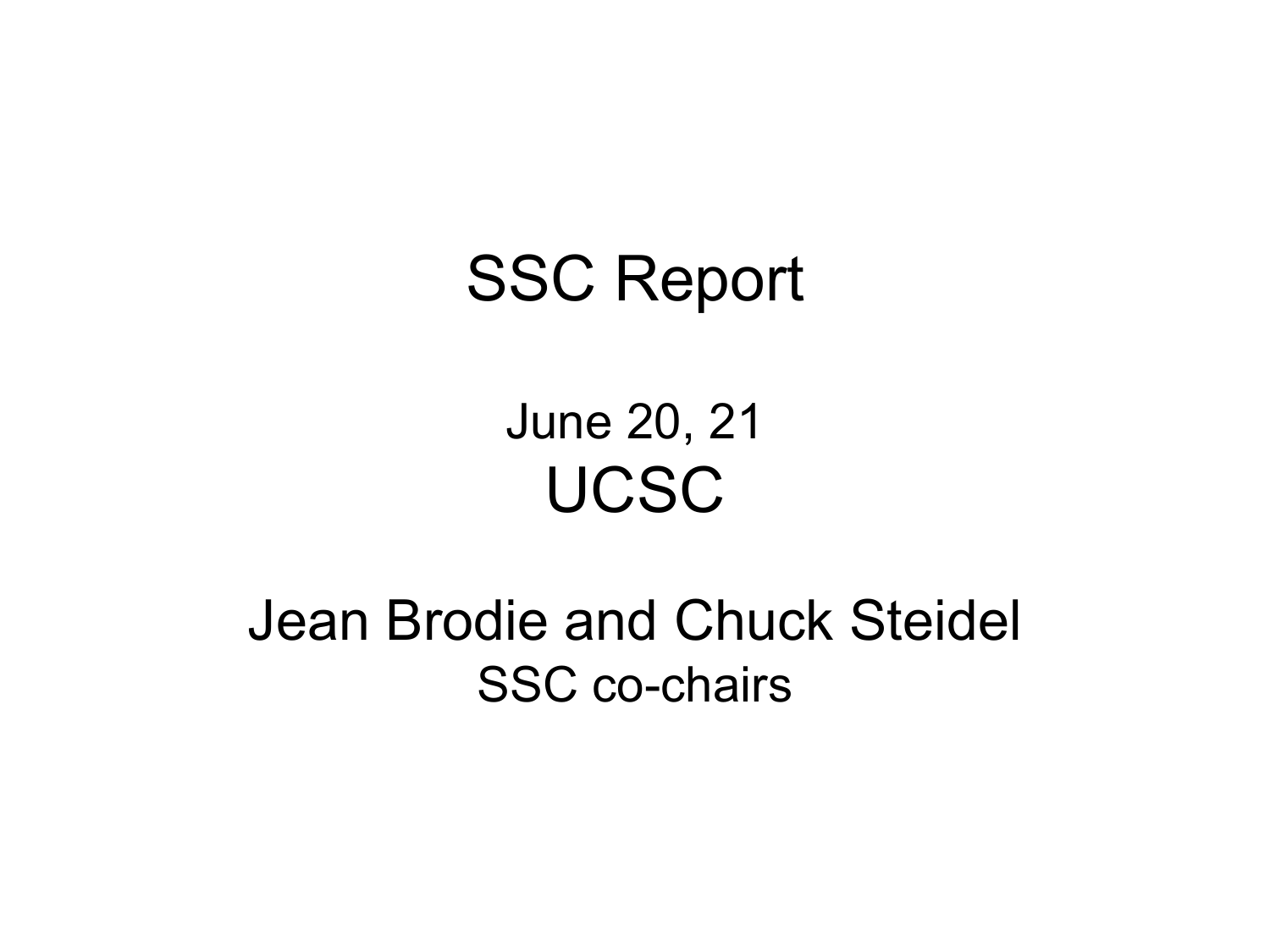#### April Action Items-1

- Prepare comparison of NIRES, NIRSPEC low RES, and MOSFIRE sensitivities in at least 1 band BY SCIENCE MEETING
- Prepare comparison of NIRES and X-shooter sensitivity at all NIRES wavelengths BY SCIENCE MEETING
- TDA readiness of all instruments be summarized in a table on a TDA page MARC KASSIS WILL COMPILE
- Present metric showing load of prioritized tasks on staff to ensuring efficiency and avoiding overload.

IN OBSERVATORY REPORT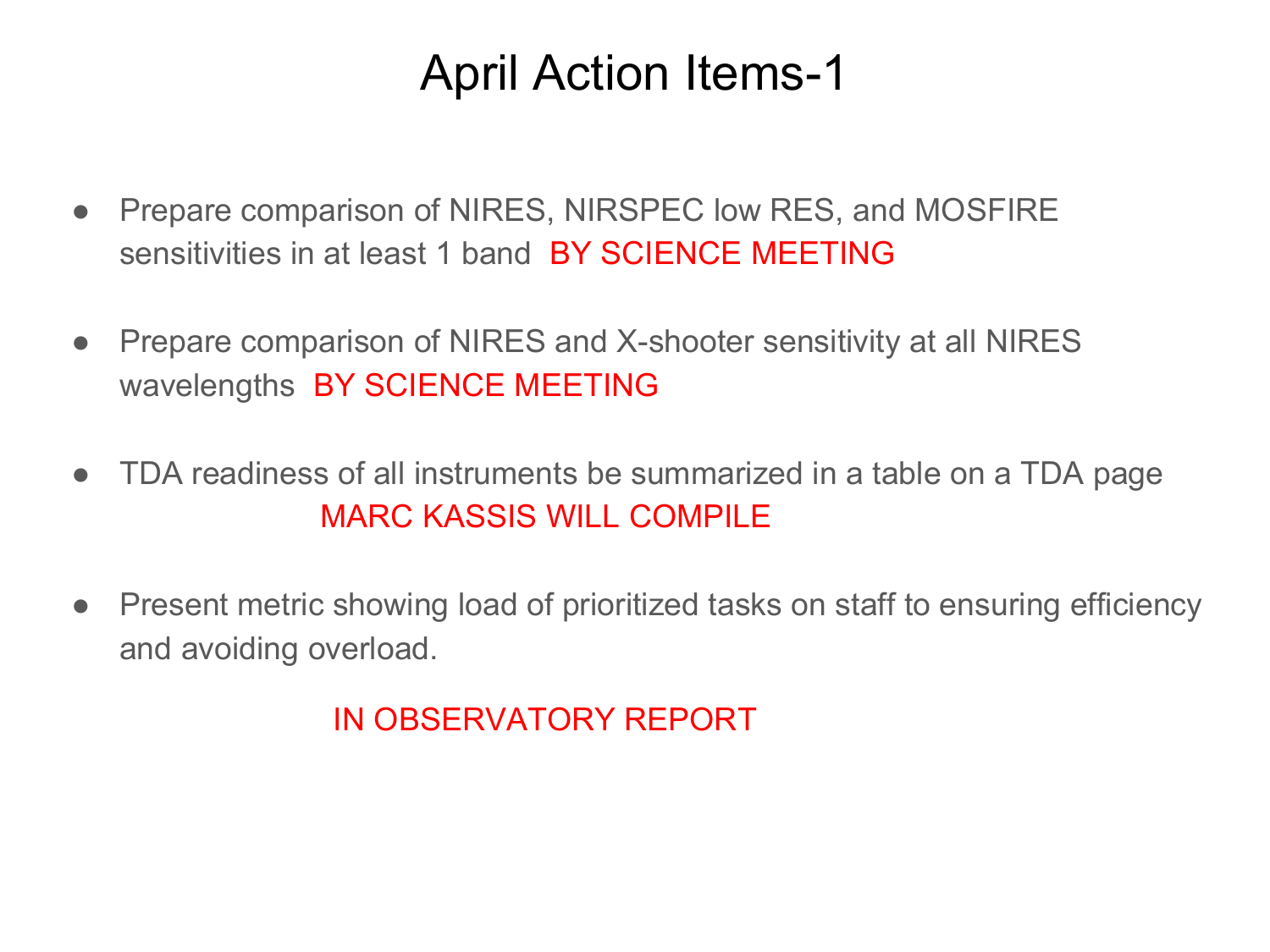#### April Action Items-2

- By May 4<sup>th</sup> each partner will provide WMKO Director with the name of its GW TDA advisory committee representative DONE - EVAN KIRBY, XAVIER PROCHASKA, MIKE LIU, DAVE HELFAND.
- SSC will consider suggestions for augmenting the KCRM KSOC with other experienced instrument people DONE - IAN MCLEAN ADDED
- SSC members to give feedback to Marc Kassis on his new model for instrument development DONE
- SSC/Kassis will send out White Paper announcement, interface with potential PIs, SSC co-chairs will assign reviewers in advance of June SSC meeting DONE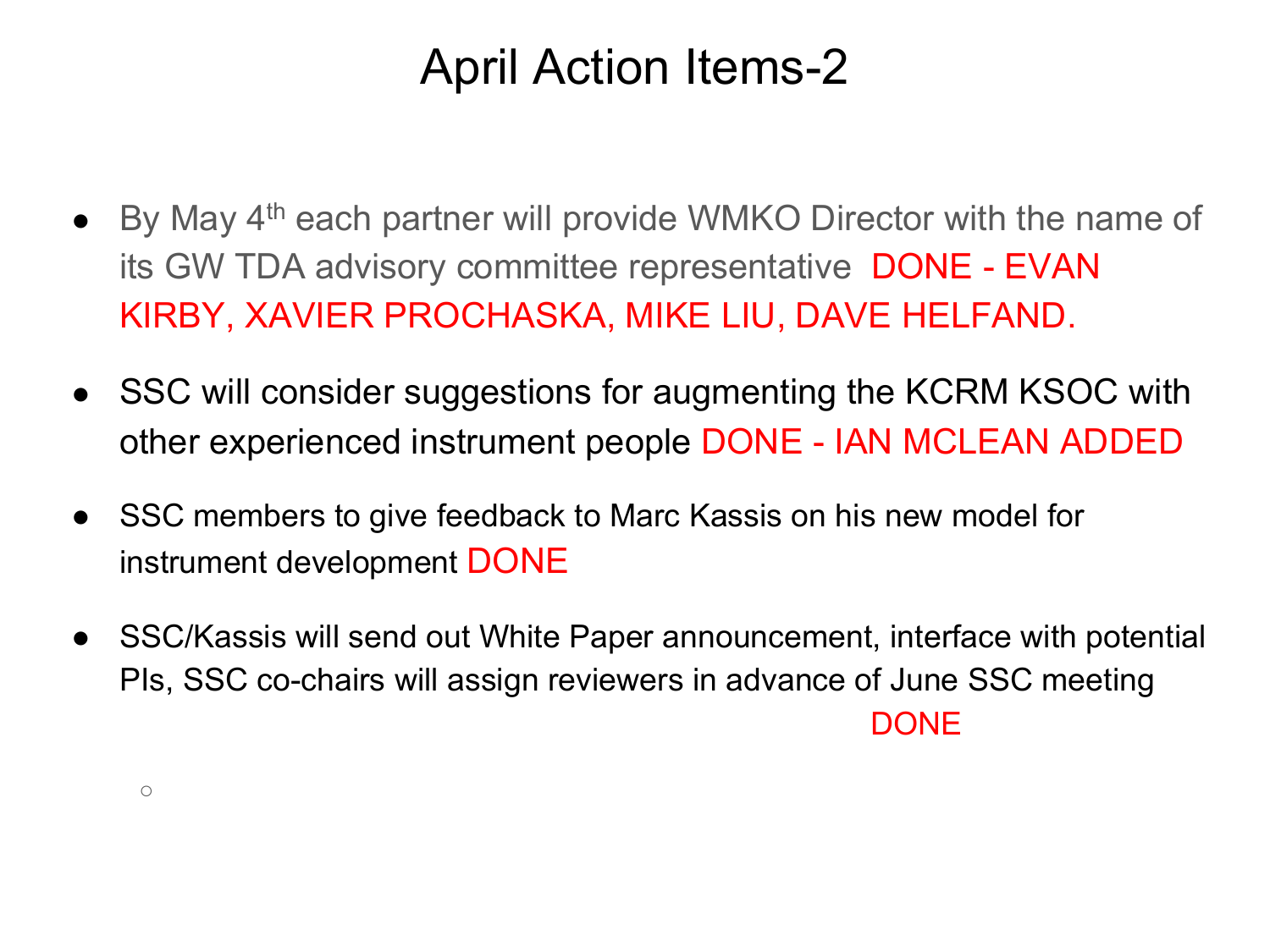#### FY 18 White Paper Report: NIRC2 (PI Mawet)

**Context** 

- \* Subaru/SCExAO in operation, GPI coming to Gemini-North in 2019/2020
- \* VLT/ERIS behind AOF will be strongest competitor in 3-5 um rang
- \* Keck KPIC system now being assembled: NIR PyWFS + FIU

Phase 1 (inside NIRC2): Keith Matthews ready to go now on this

- \* M-band vortex mask + Lyot stop + new (centered) mounts
- \* R~100 prism (1-5 um) with possible multi-band coverage (J+H, etc.)
- \* Polarimetry mode with 1-4 um Wollaston prism

Phase 2 (outside NIRC2): possible NSF ATI for Fall 2018

\* new detector electronics (for faster readout)

\* new host computer

\* "facilitization" of speckle nulling: fast readout would allow real-time focalplane wavefront sensing  $\Rightarrow$  better PSF, better contrast, "cube" readout mode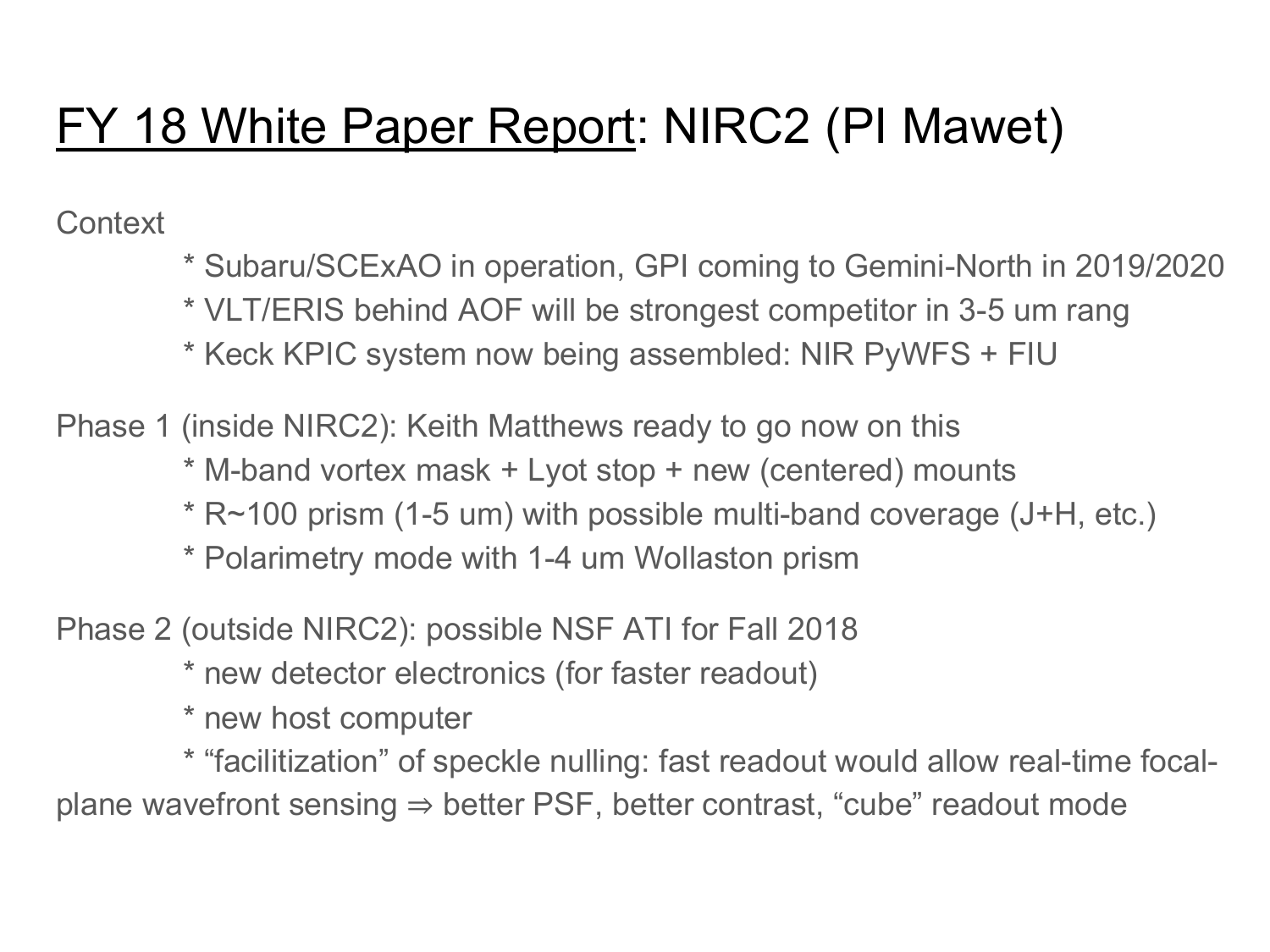#### FY18 White Paper Report: Liger (PI Larkin) - 1

Liger = Hybrid of elements from existing Keck/OSIRIS and planned TMT/IRIS

Plan is to keep OSIRIS modes at 20, 35, 50 mas with R=3500 (same H2RG) and add from IRIS some slicer optics providing 75 and 150 mas at R=4000 and R=8000 (requiring a new H4RG). For the 75mas scale, FOV=3.4" x 6.6" and 3.4"x3.3", respectively.

Context:

-OSIRIS: coarse scale (100 mas/pix) problems, but desired for exgal work- will be replaced by proposed slicers.

-TMT/IRIS: much design work done, could easily clone slicer spectrograph part

- \* in final design phase, operates down to Ca triplet (0.84 um)
- \* slicer modes have >15% spectral bandpasses
- \* can support R=8000 with broadband coverage

-JWST NIRSpec IFU will have low resolution (R~1000-2000), small FOV (3"x3")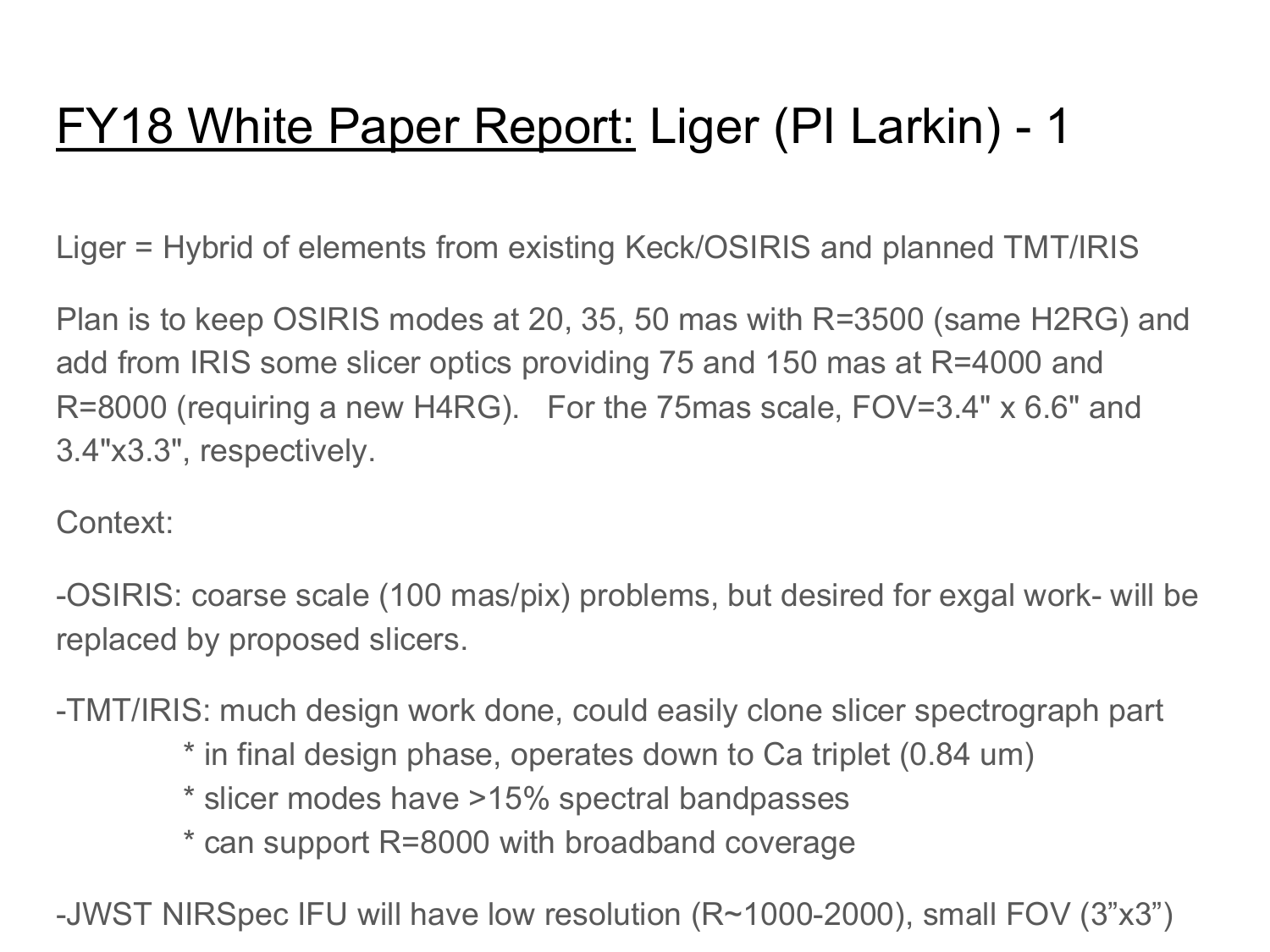#### FY18 White Paper Report: Liger (PI Larkin) - 2

Propose to take OSIRIS (imager + lenslet spectrograph) and add a slicer spectrograph channel and H4RG

\* benefits: larger FOV, higher spectral resolution, bluer wavelengths

\* not doing the entire IRIS design for Keck: too complicated & expensive

\* would also mitigate risk for TMT/IRIS: procurement of TMAs & 88-slice unit

Could have many modes, and thus need to consider carefully

\* which filters and gratings will be most scientifically productive

\*cost & calibration demands

Phase-A request to Keck is to move to preliminary opto-mechancial design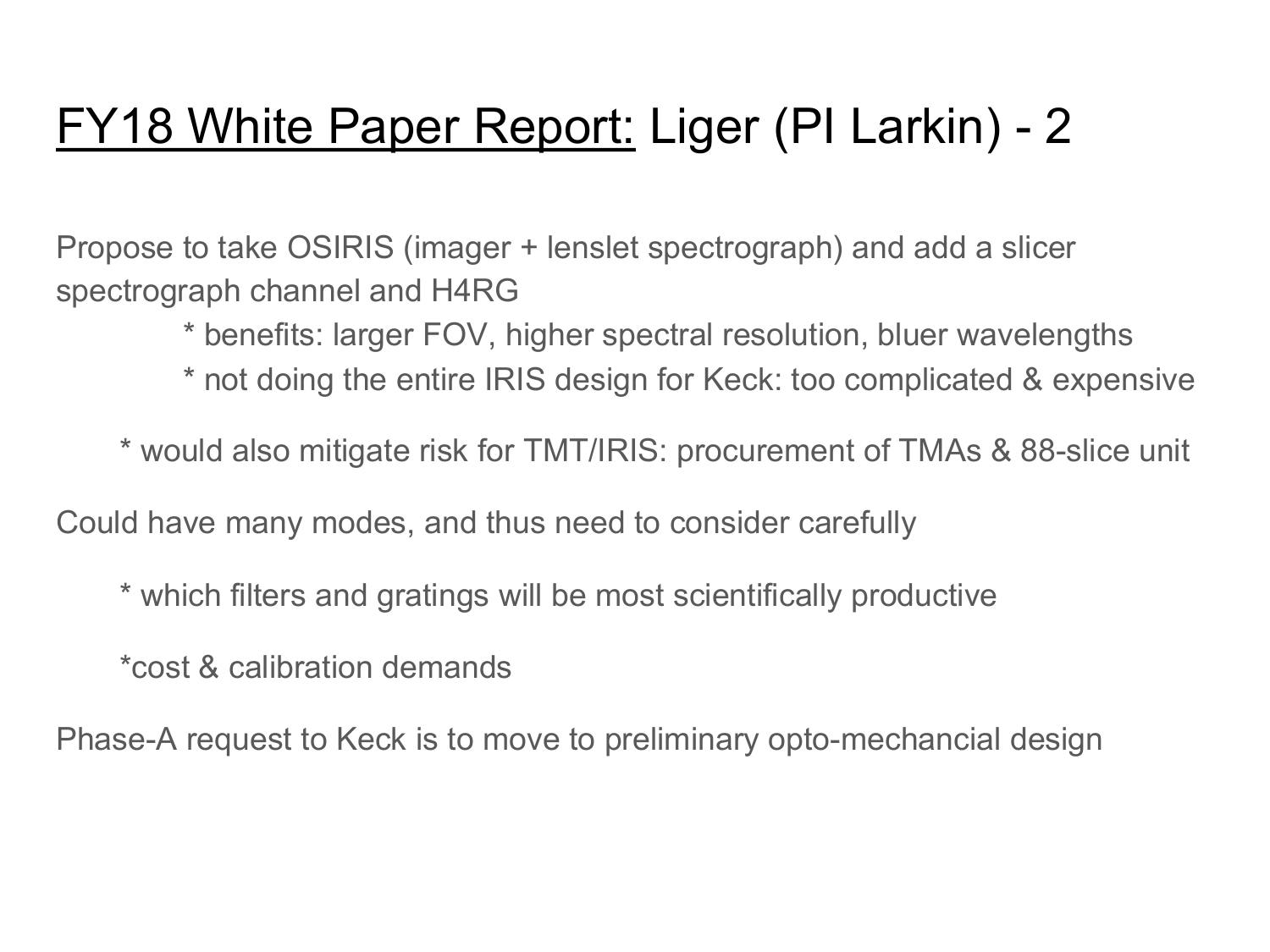### FY18 White Paper Report: GLAO (PIs Chun & Lu) - 1

UH88 Imaka experiments over 0.3 x 0.4 deg^2 FOV show:

- 2x gain in noise-equivalent area (proportional to integration time at fixed S/N)
- increased image stability

Working on GLAO simulations using 2 different packages

\* inconsistent results, though promising leads to resolve

\* VLT on-sky results do match simulations

Working on existing Keck instrument feasibility for GLAO

\* instrument image quality? space for GLAO wavefront sensors? ADC?

\* LRIS: archival data analysis done, flexure may be an impediment

\* DEIMOS: analysis of pinhole mask shows good images (0.28" median)

[cf. 0.23" for LRIS-B, 0.32" for LRIS-R]

\* MOSFIRE: some preliminary work - most promising to benefit from GLAO

\*studies of KCWI and FOBOS planned

Wavefront sensor feasibility study - need space for 4 LGS WFS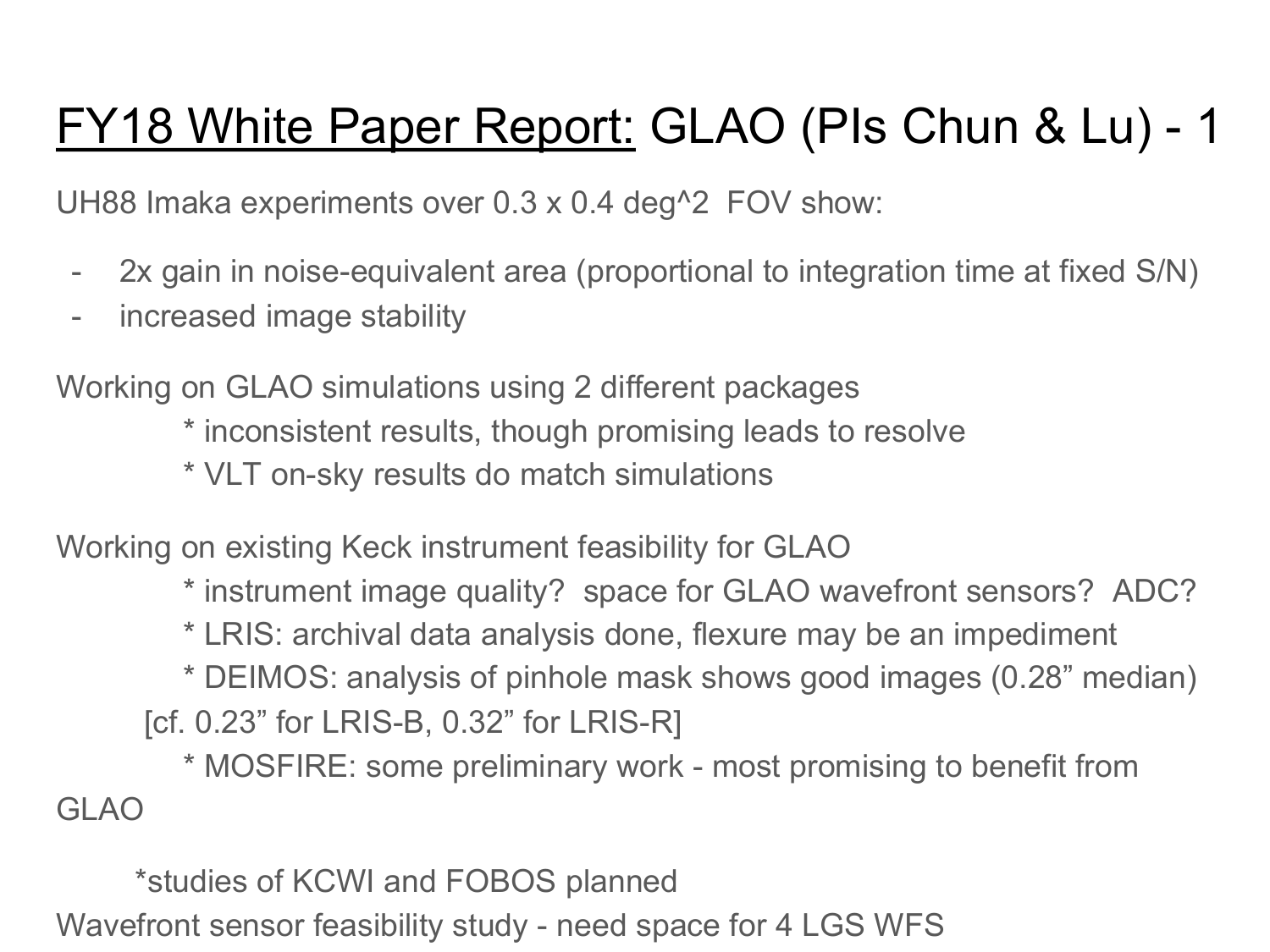### FY18 White Paper Report: GLAO (PIs Chun & Lu) - 2

Competitive landscape:

\*VLT and LBT have GLAO operational; Subaru soon

- \* VLT: ASM+4LGS, feeding MUSE & HAWK-I, ~0.3" at R- and K-bands
- \* LBT: ASM+3LGS for each telescope, feeding LUCI (NIR MOS)
- \* Subaru/ULTIMATE: CoDR this fall, 15'x15' FOV planned

Relative to previous generations, recently installed ASMs at ESO have better reliability and improved calibration.

For Keck, Adoptica has done a pre-feasibility study of 1.4m, 1254 actuator ASM (full design study to conceptual design underway now for TMT)

Next steps for GLAO group:

Correct/validate performance simulations, science case simulations, DEIMOS WFS feasibility study, ASM feasibility study, first ROM costing

To ensure better progress, plan to focus work in 1-2 people (students & postdocs)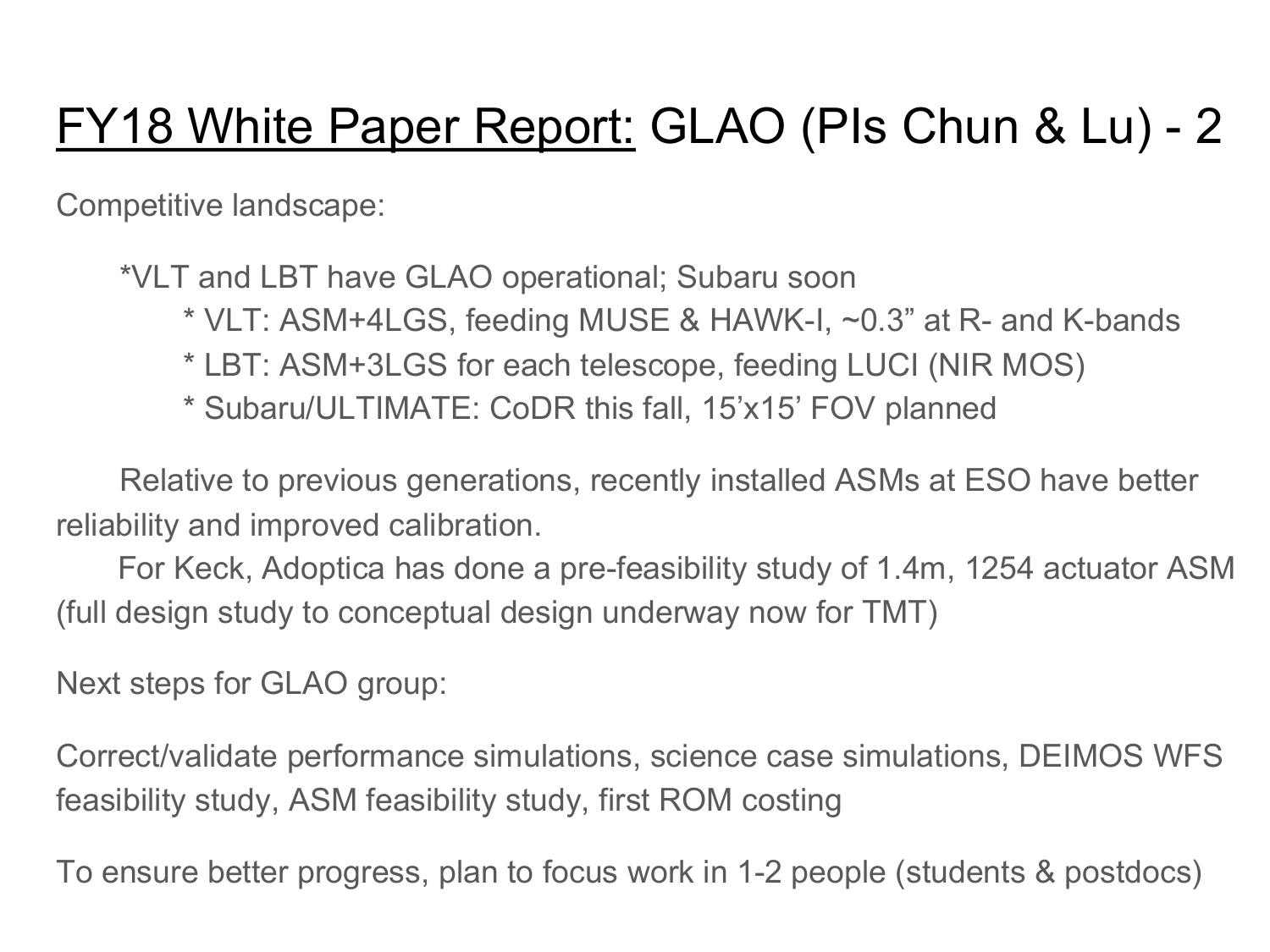#### FY19 White Paper Phase A proposal: HISPEC (Mawet, Caltech)

- Requesting funds to allow MRI submission in the next call (early 2019).
- Retooling/de-scoping of "MODIUS" concept from 2017 submission.
- R=100,000-200,000 near-IR single-mode fiber-fed AO echelle (0.8-2.4 microns)
- optimized for exoplanet detection and characterization
- precision radial velocities for cool stars (to  $\sim$  15 cm/s) using laser comb reference
- requesting support to allow MRI submission in the next call (January 2019).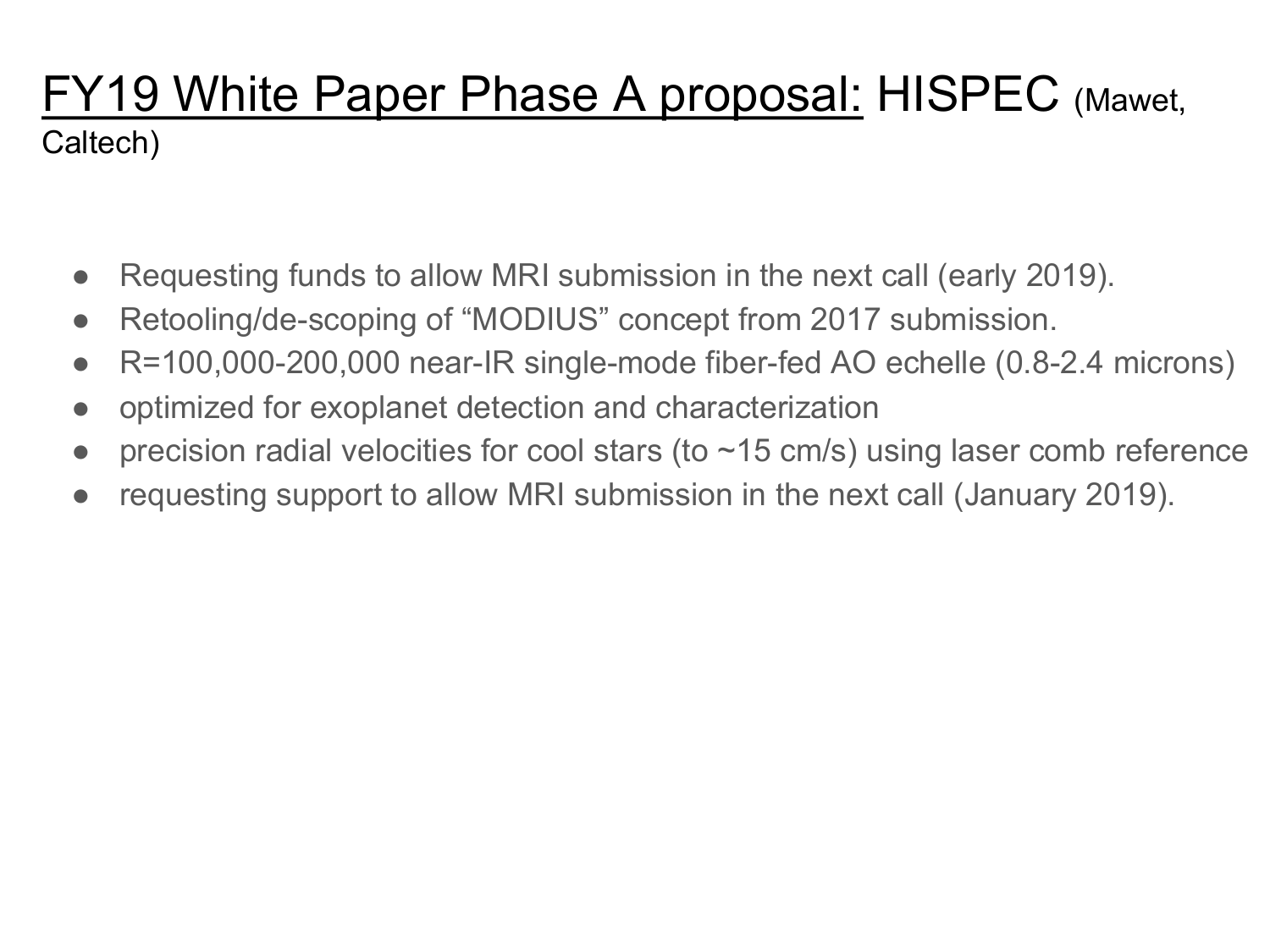## FY19 White Paper Phase A proposal: SCALES (Skemer, UCSC)

- Santa Cruz Array of Lenslets for Exoplanet Spectroscopy
- Requesting funds to allow MRI submission in the next call (early 2019), bypassing feasibility study stage.
- Baseline instrument is a low-spectral-resolution microlens-based 3-5 micron IFU for use behind facility AO system, with vortex coronagraph.
- Add-on capabilities include intermediate resolution spectroscopy, separate imager (3-5 microns, possibly into near-IR).
- Optimized for characterization of directly-imaged exoplanets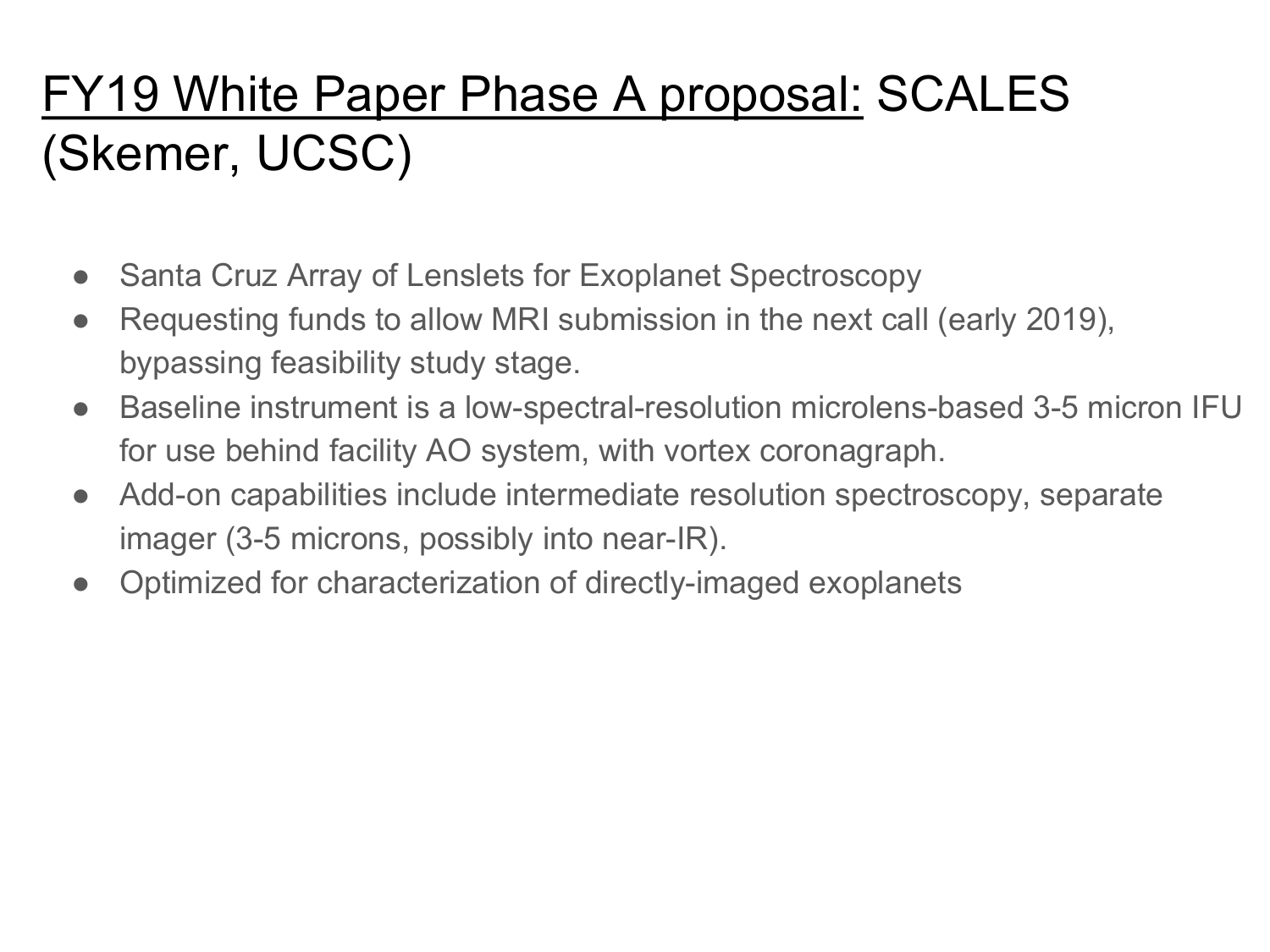### FY19 WP proposal: BIRES (Cohen, Caltech)

- 0.31-1.0 micron echellette spectrograph (blue and UV-optimized, but capturing the full optical (CCD) spectrum, R=4000-5000 with a 0.75" entrance slit.
- Feasibility study to evaluate space envelope and strawman optical design for placing the instrument at a Keck 1 bent Cass port
- Instrument could be mounted permanently and always be scienceready (for ToO and for scheduled science) via the K1 DM3.
- Capabilities would largely replace those of ESI, with broader wavelength coverage and higher throughput and
	- would eliminate the need to equip Keck 2 with a DM3 (since ESI is the last Cassegrain instrument on K2).
- BIRES would be compact, would have a single observing mode, and cooled with a closed-cycle system to vastly reduce WMKO staff labor in supporting ToO and/or cadence observing in the optical, and would be much less disruptive than having ToO programs reconfigure scheduled science instrument.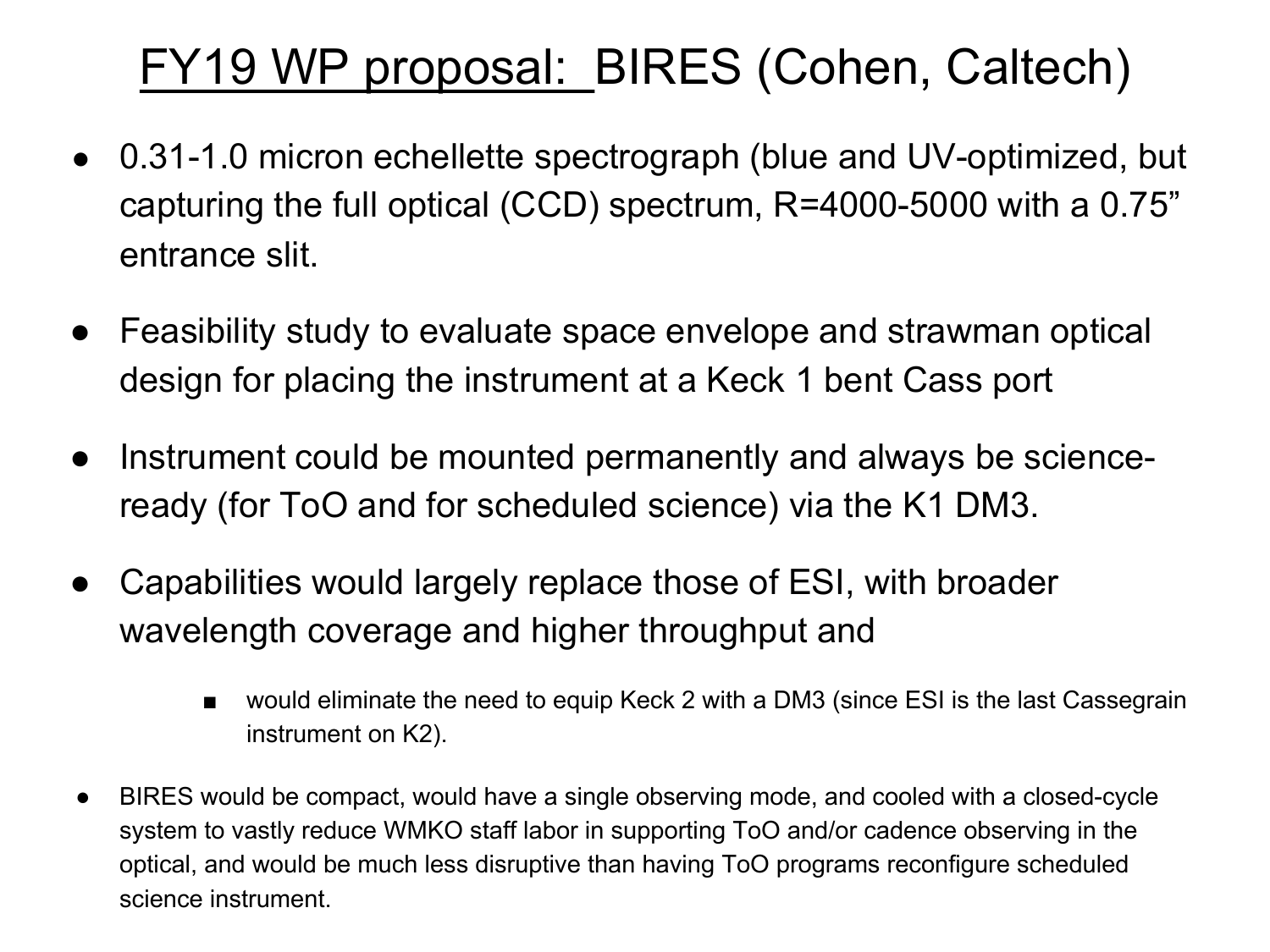#### FY19 WP Proposal: DEIMOS (Kirby, Caltech)

- Evaluate availability/suitability of options for replacement of CCD mosaic in the DEIMOS spectrograph focal place (currently 8 2k by 4k MIT-LL detectors, acquired twenty years ago.).
- possible to eliminate spectral gap in mosaic using 8k detectors,
- eliminate time lost (currently  $~45$  minutes per DEIMOS night) reading out detectors by using devices with parallel "frame store" areas (the next exposure is started as the previous one reads out).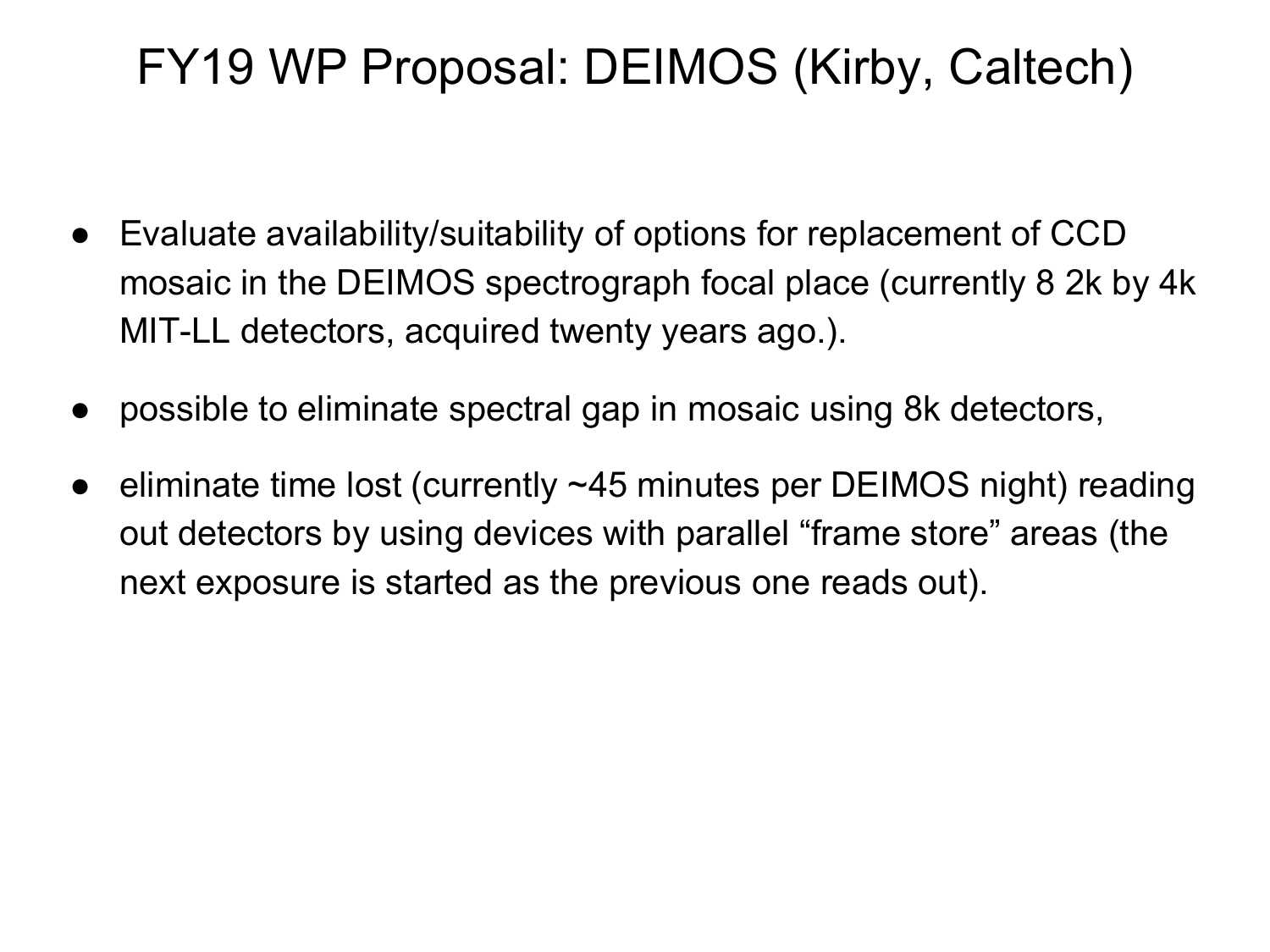#### FY19 WP Proposal: LRIS (Kassis/Rockosi, WMKO/UCSC)

- Replace the current LRIS-R detector mosaic (older LBNL, two 2kx4k with 30" gap between, poor cosmetics, ailing electronics) with 4k monolithic detector from MOSAIC3 detectors (developed for LSST, and as planned for KCRM).
- deploy new CCD readout electronics to be first in a series of replacements badly needed for several CCD systems on other instruments.
- use the existing cryostat from the first LRIS-R upgrade for the new system.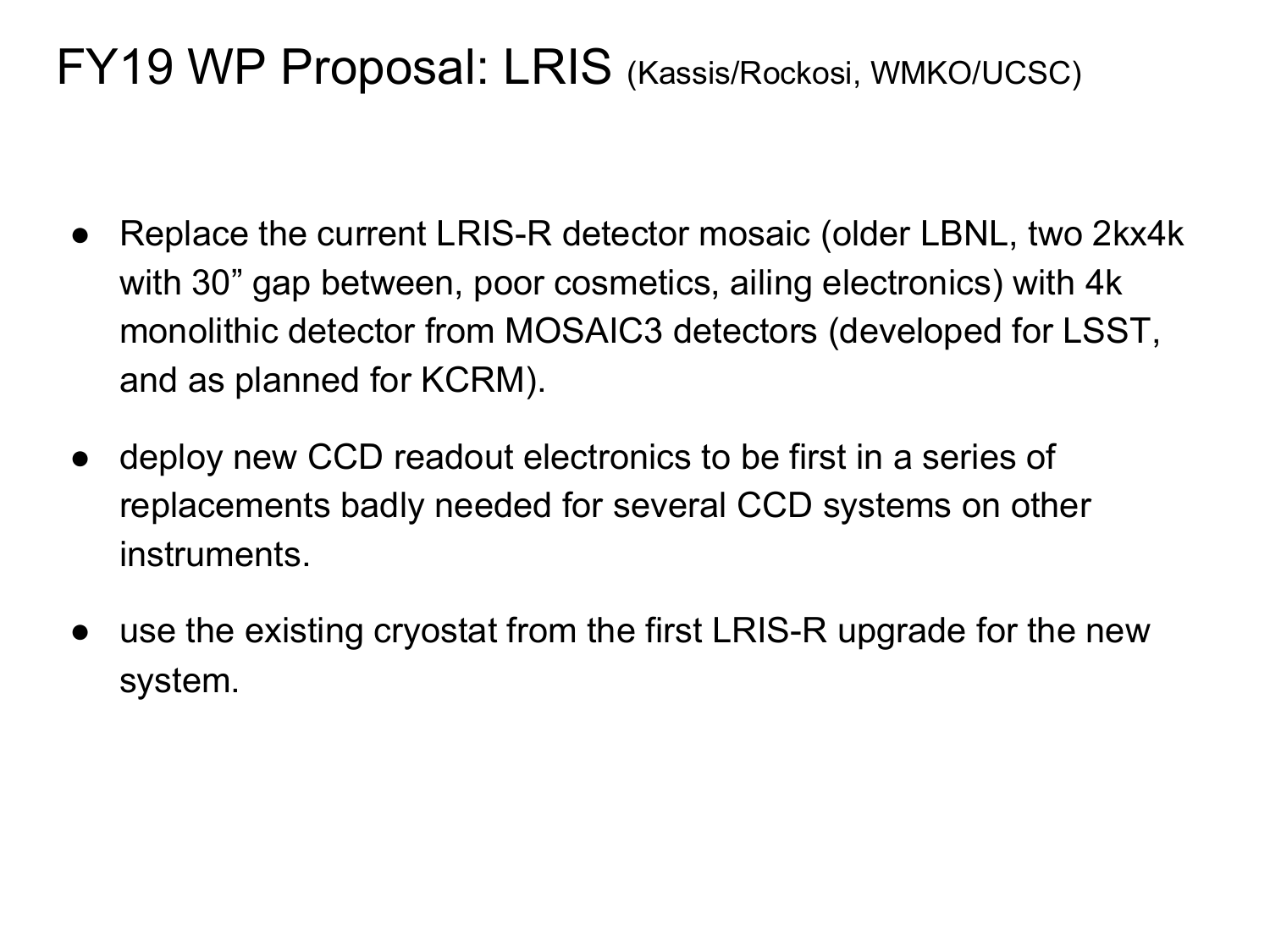#### FY19 WP Proposal: AO (Ragland, WMKO)

- Proposal to set up a working group and study issues related to the performance of the Keck telescopes and AO systems for extreme AO applications.
- focus on primary mirror phasing, speckle control, including implementation of a direct-phase wavefront sensor (with a Zernicke phase mask added as part of the coronagraph upgrade to the fiber injection unit.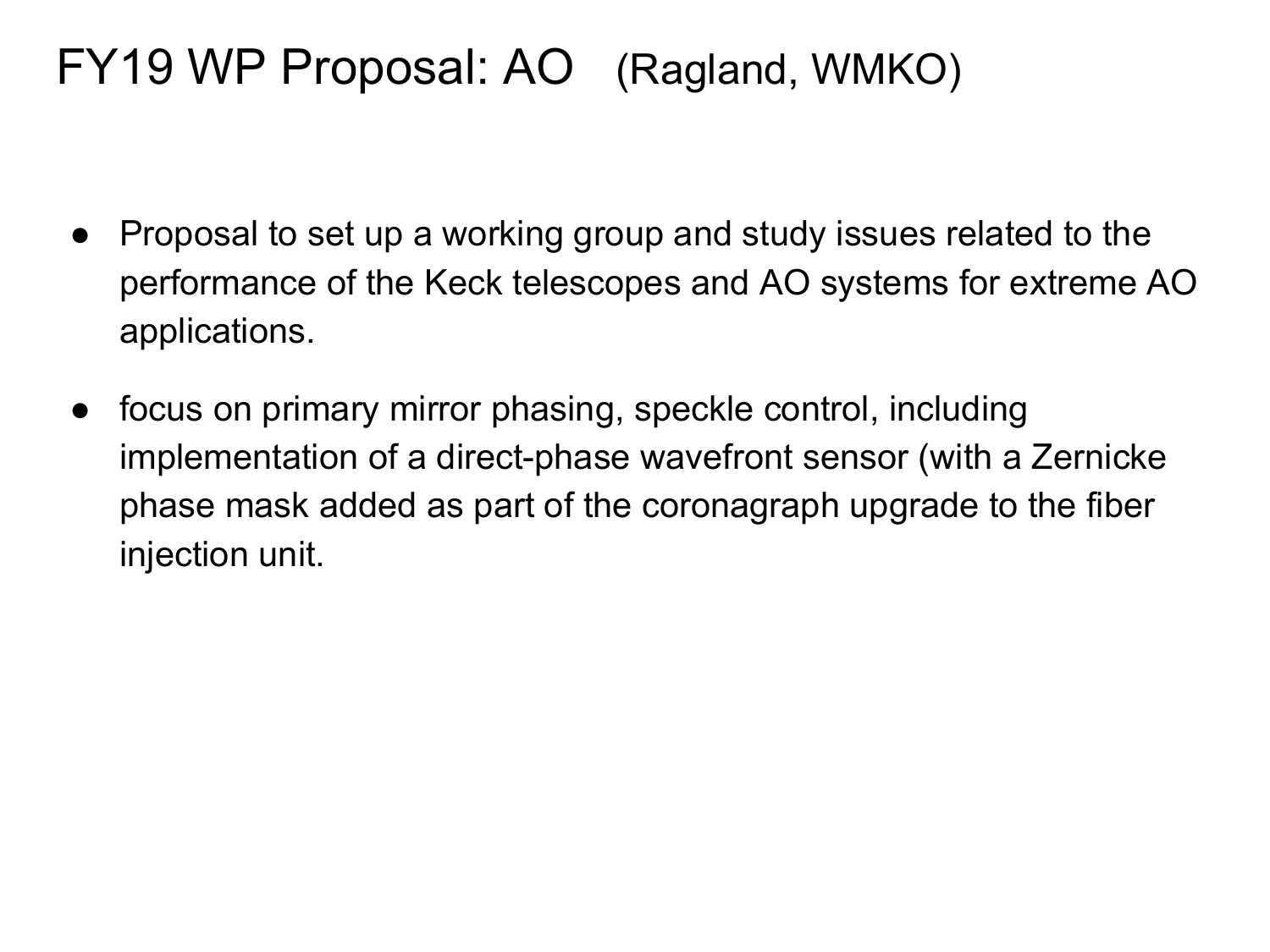## FY19 WP proposal: FOBOS (Bundy, UCO)

- Proposal to advance the design for a fiber-fed  $(Q)$  Nasmyth focus) multiobject spectrometer envisioned to use the entire 20' diameter telescope focal plane addressed by 400-600 fiber collectors.
- Spectrographs could be copies of those being built for DESI, though custom spectrographs with mini-IFU 7-fiber collectors would provide some spatial resolution. Also possible to have multi-IFUs, higher-R mode, etc.
- Immediate work to be done is evaluating science and technical feasibility of extending wavelength coverage to 0.31 microns (DESI spectrometers reach 0.36 microns at the blue end).
- Concept is being developed in parallel with one for a similar instrument on the TMT.
- Capitalize on UCO- and TMT-funded development work over the last 1.5 years.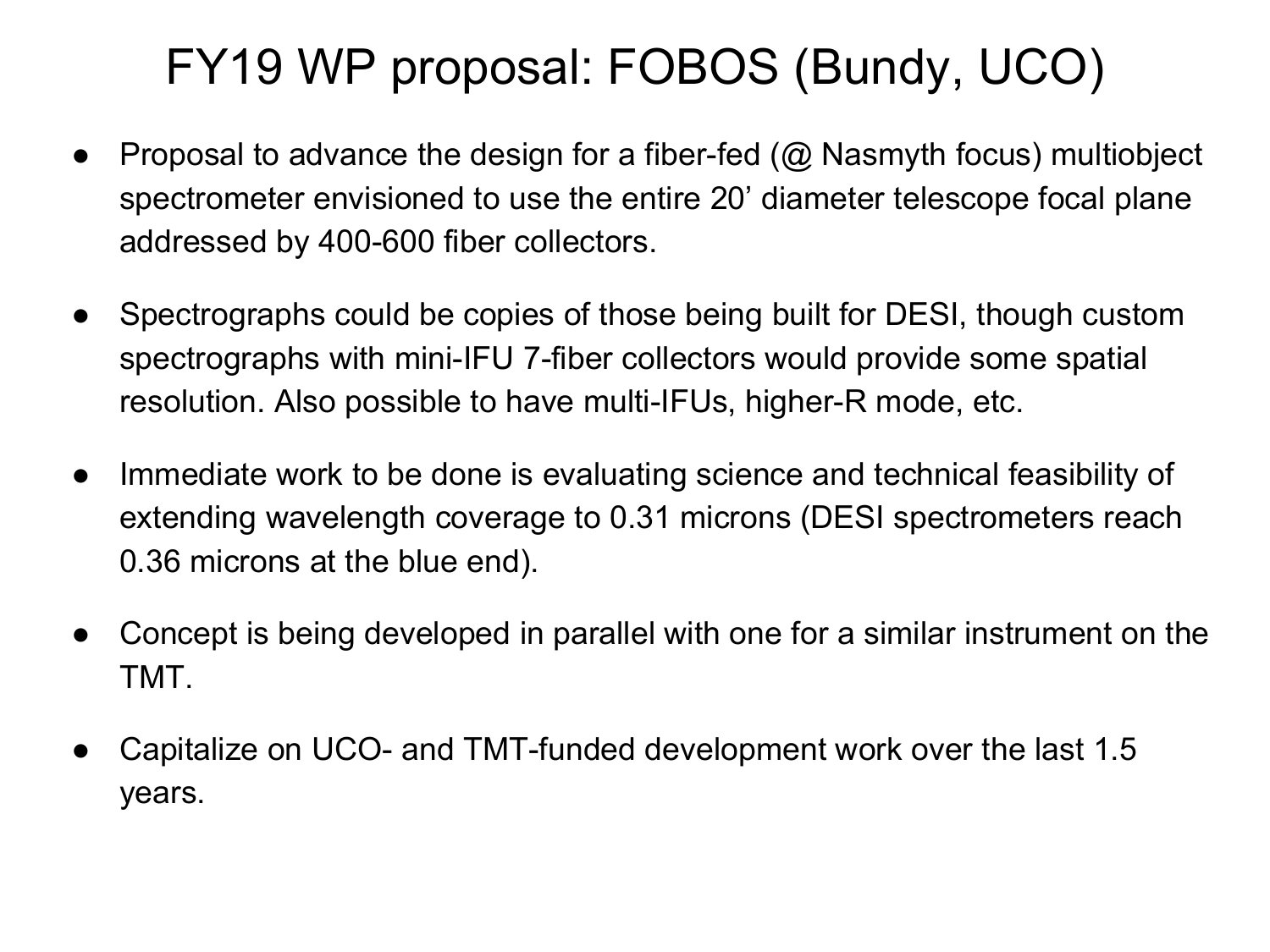## Executive Session

#### Discussion of white paper and phase A proposals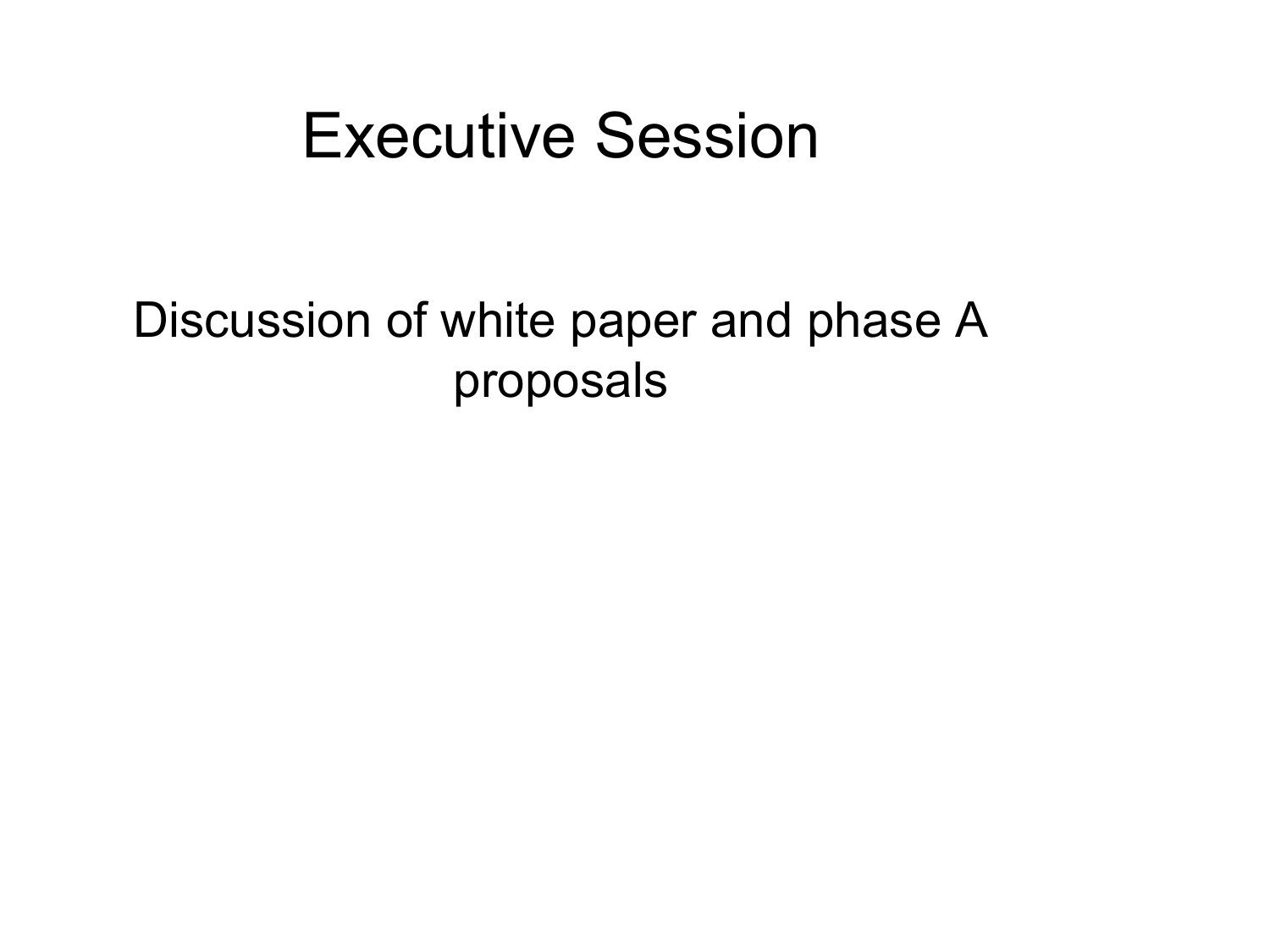# PM Phasing / AO

• Valuable project to investigate & improve PM phasing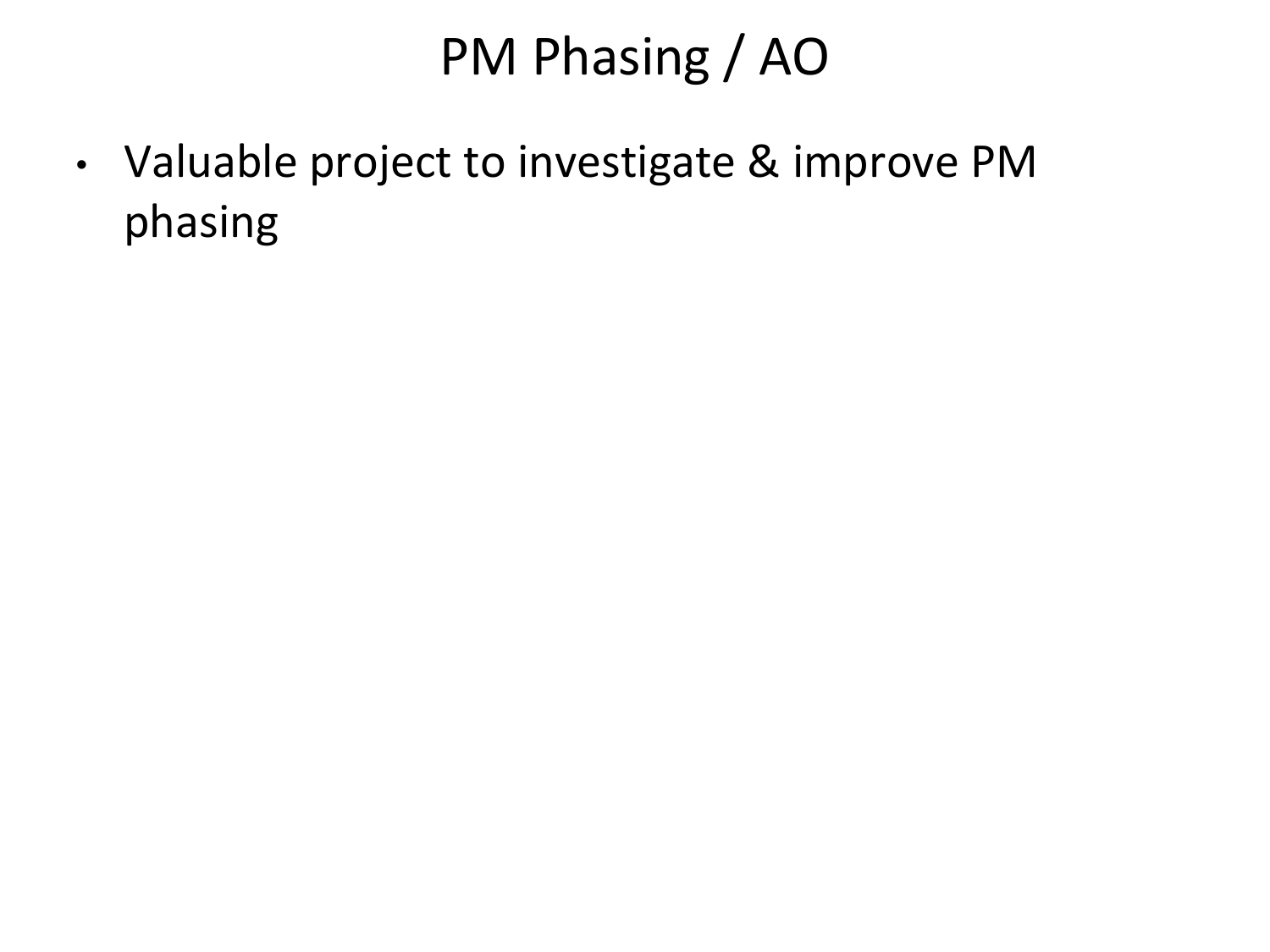### BIRES

- Low / medium resolving power, large bandpass echellette spectrograph to replace ESI
	- Very useful for TDA
	- KI bent Cass placement allows punting on K2 DM3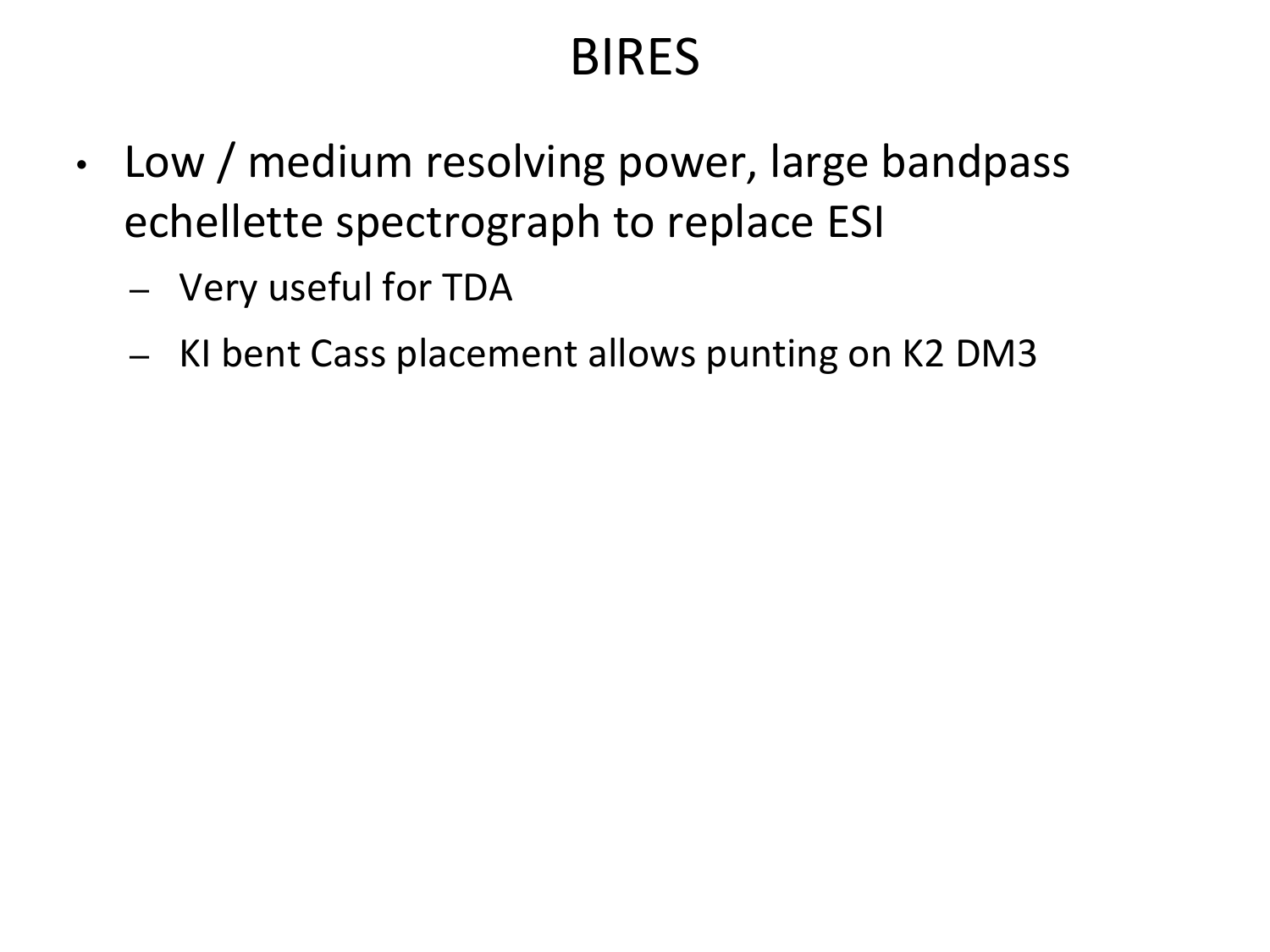## DEIMOS CCD Upgrade

- Proposal to explore new detector mosaic for DEIMOS to improve efficiency and QE at wavelength edges
	- Now losing ~45 min (~\$2700) night due to efficiency
	- Estimate \$2 3M eventual cost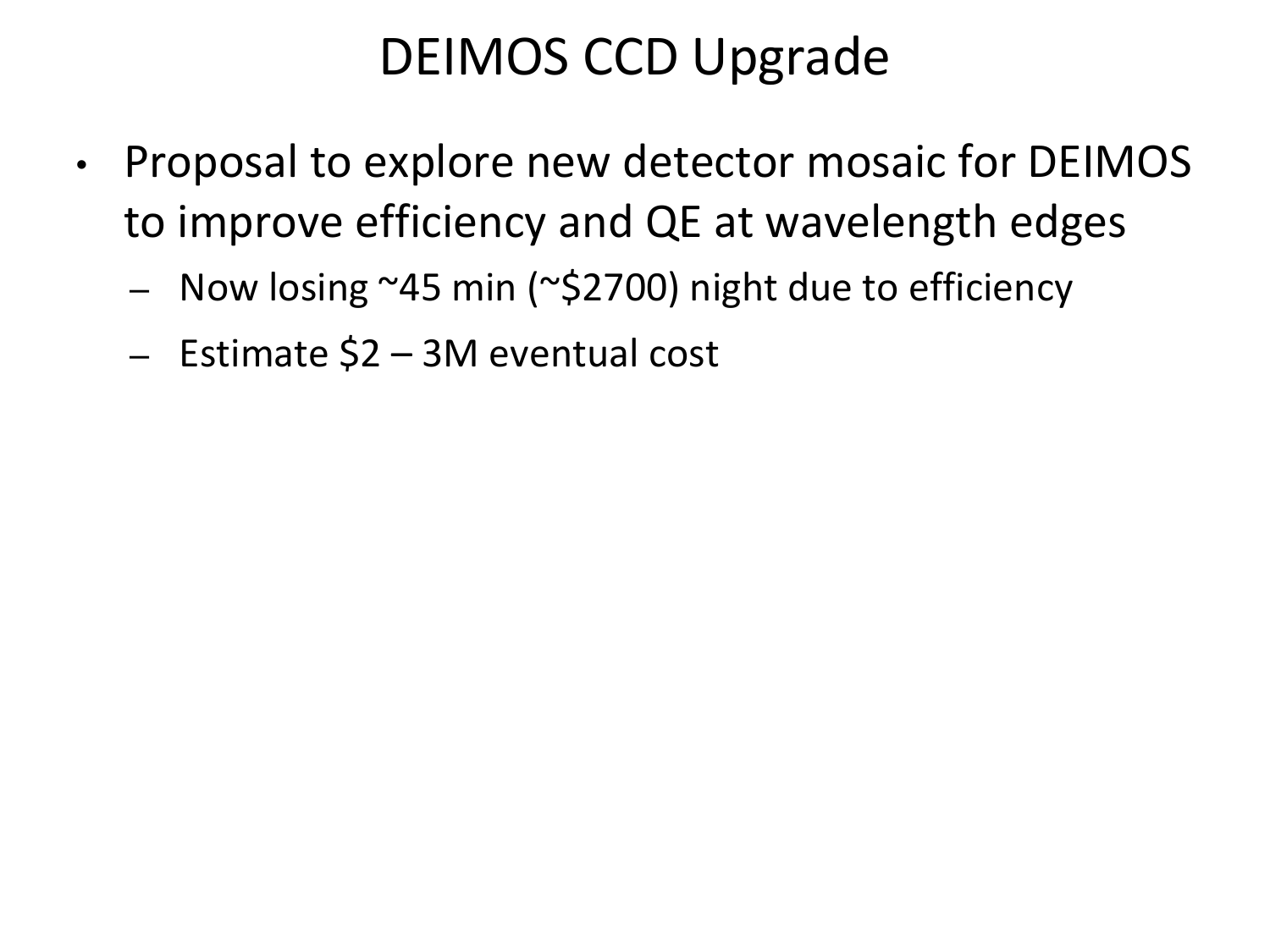## FOBOS

- Propose a concept study for a bench-mounted fiberfed spectrograph. Will investigate:
	- UV sensitivity, spectral resolution, spatial sampling